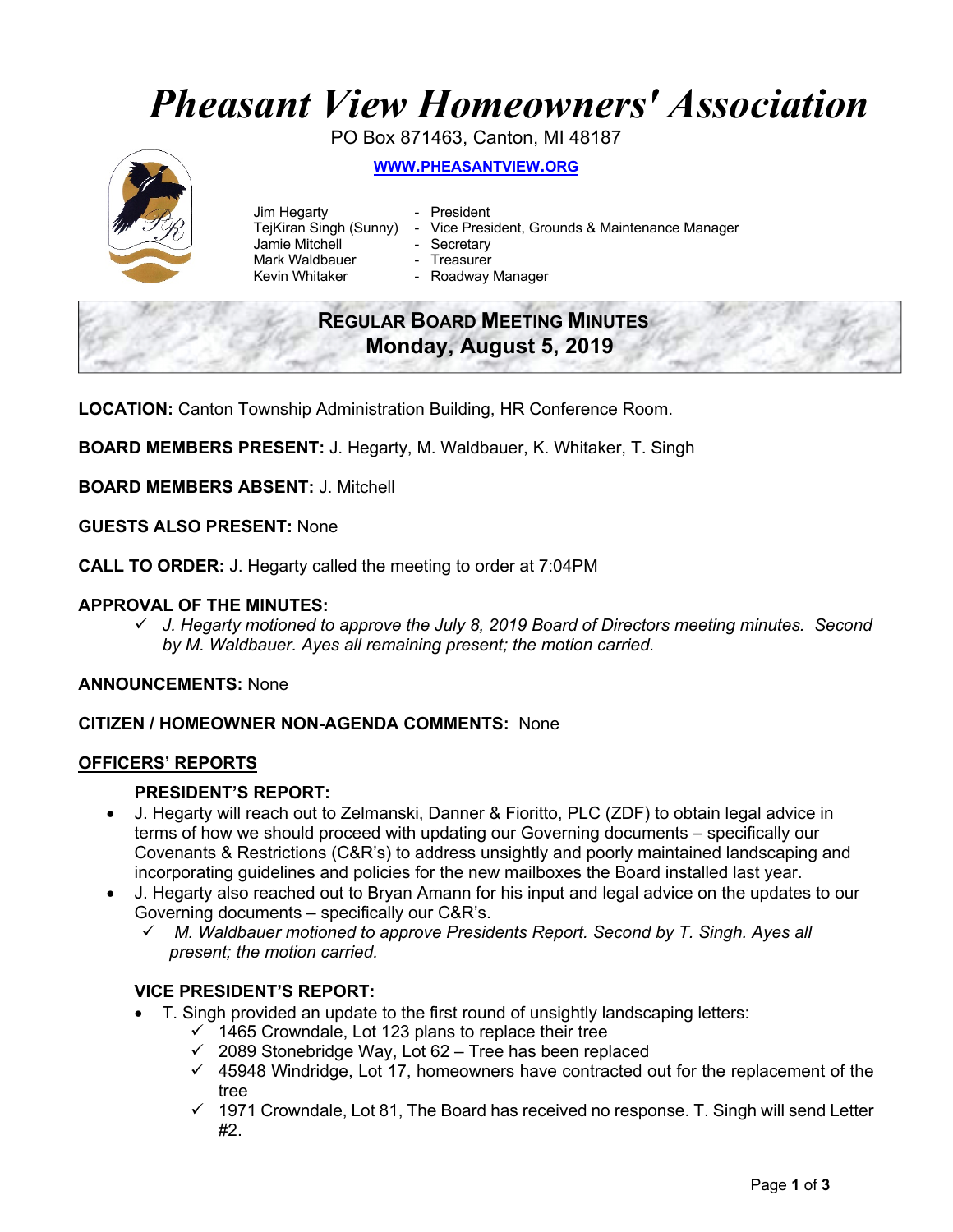- $\checkmark$  If as of July 15, 2019, the homeowners for Lot 81 have not addressed the situation or responded a second letter will be sent.
- There were two additional homes that were identified with dead trees and letters will be sent to:
	- $\checkmark$  1465 Crowndale Lane, Lot 123 for dead tree(s)
	- $\checkmark$  46091 Windridge Lane, Lot 26 for dead tree(s)
- Letters will also be sent to:
	- 45697 Southwick Drive, Lot 141
		- $\circ$  Inflatable pool which exceeds 12" in height. C&R Article VII; Section 8
	- 1698 Stonebridge Way, Lot 8
		- $\circ$  Television antenna attached to garage roof. C&R Article VII; Section 12
- J. Hegarty reminded the board to walk the subdivision and make note of addresses/lot numbers of those homes which need some attention to their landscaping. Each board member will then report back with a list within the next week so that action can be taken.
- T. Singh has standing water in the common area behind his home and it needs to be addressed. K. Whitaker and J. Hegarty will walk the yard and begin to make an assessment on the situation when it is wet and dry. This issue is affecting lots 58 – 56.
	- ü *J. Hegarty motioned to approve Vice Presidents Report. Second by M. Waldbauer. Ayes all present; motion carried.*

### **SECRETARY'S REPORT:**

• J. Mitchell submitted the Meeting Minutes from July 8, 2019.

### **TREASURER'S REPORT:**

- The board received and reviewed the Treasurer's financial report which was sent via email by M. Waldbauer on August 2<sup>nd</sup>.
- M. Waldbauer distributed a revised Monthly YTD Budget Summary and reviewed the with the Board.
- M. Waldbauer raised the concern about the DTE electric bill for the Crowndale Entrance. It is approximately double the total for the Windridge entrance. The lights on the Crowndale entrance are on 24/7 due to a bad photocell. M. Waldbauer offered to purchase a new photocell for approximately \$15, and install it at the Crowndale entry. The Board approved the purchase.
	- ü *J. Hegarty motioned to approve the Treasurer's financial report. Second by K. Whitaker. Ayes all board members present; the motion carried.*

#### **DIRECTOR and COMMITTEE REPORTS**

#### **ROADWAY MANAGER'S REPORT**:

- K. Whitaker will attend the next PRRMA meeting on August  $20<sup>th</sup>$ .
- At the last PRRMA meeting, the PRRMA Board expressed concern that the sidewalk repairs have not been started and the roadwork has not started in our sister subs.
- The Board received several emails from residents requesting their sidewalks be included in the sidewalk replacement and mud jacking projects. K. Whitaker has forwarded those on to PRRMA to include in their sidewalk replacement schedule.
- K. Whitaker will ask Oakley to trim the trees.
- M. Waldbauer asked K. Whitaker to have PRRMA evaluate the sign post at Stonebridge and Stonebridge Way Court. The sign blade is hanging by one bolt knocked loose by tree limbs.
- K. Whitaker will begin to solicit bids for snow removal.

#### **ARCHITECTURAL REVIEW COMMITTEE (ARC):**

• Lot 90, 2029 Stonebridge Way, landscaping improvements has been APPROVED

#### **SUBDIVISION COMMUNICATION COORDINATOR'S REPORT:**

• Thanks to June Waldbauer for updating our PVHA Website and our Facebook page.